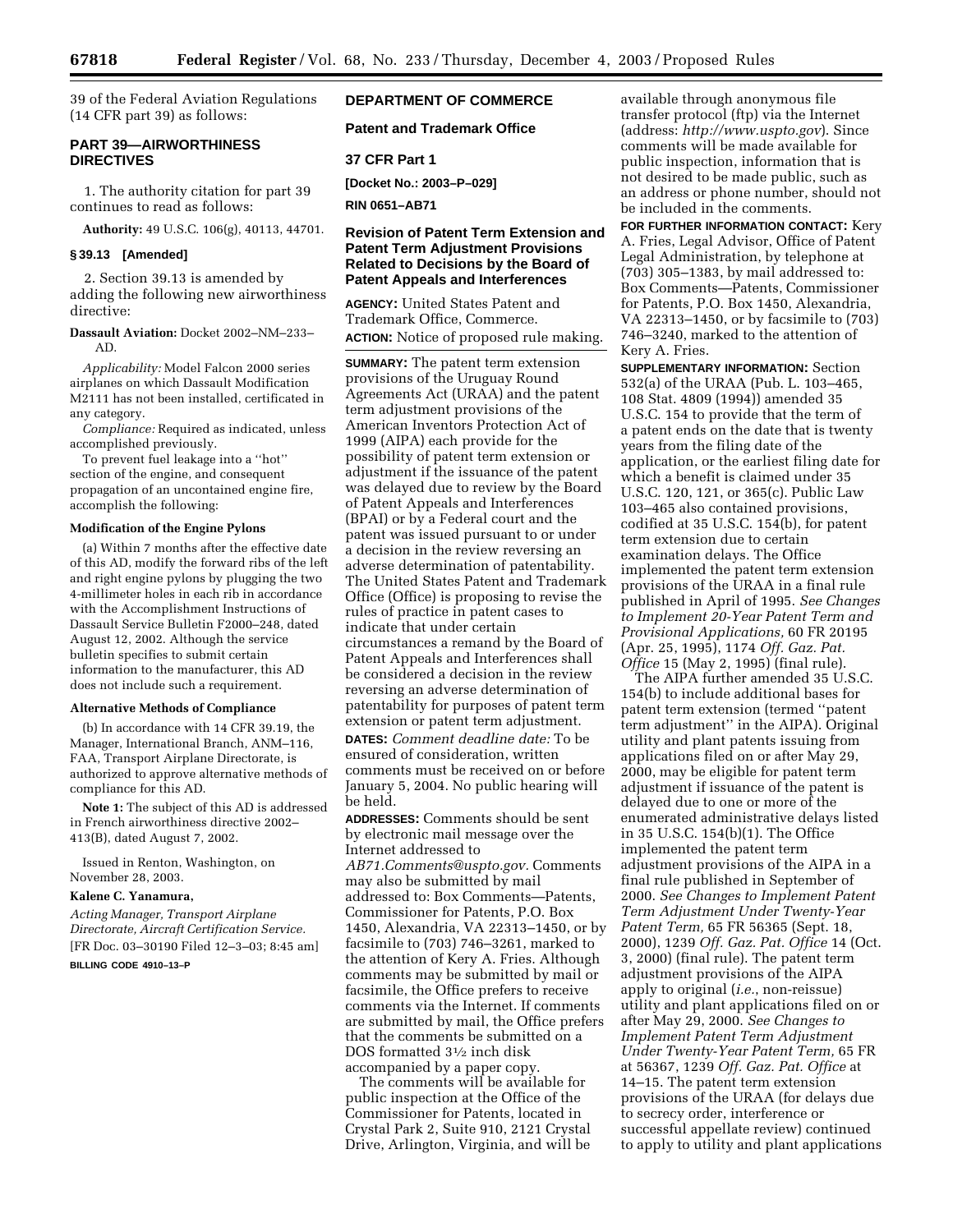filed on or after June 7, 1995, and before May 29, 2000. *See id.* 

The Office is proposing to amend the rules of practice in patent cases to indicate that certain remands by the BPAI shall be considered ''a decision in the review reversing an adverse determination of patentability'' for patent term adjustment and patent term extension purposes. Specifically, if an application is remanded by a panel of the BPAI, and a notice of allowance under § 1.311 is mailed without further review by the BPAI, without further amendment of the application, and without other action by the applicant, the remand shall (if the proposed change is adopted) be considered a decision reversing an adverse determination of patentability for patent term adjustment and patent term extension purposes. The phrase ''remanded by a panel'' of the BPAI means that the application was remanded by a panel comprised of members of the BPAI as defined in 35 U.S.C. 6. The phrase ''remanded by a panel'' of the BPAI does not pertain to applications containing a remand or order returning an appeal to the examiner issued by a BPAI administrator. *See Revised Docketing Procedures for Appeals Arriving at the Board of Patent Appeals and Interferences,* 1260 *Off. Gaz. Pat. Office*  18 (July 2, 2002).

The Office initially took the position that a remand by a BPAI panel was not a ''decision'' within the meaning of 35 U.S.C. 154(b)(1)(A)(iii), much less ''a decision reversing an adverse determination of patentability'' as that phrase is used in 35 U.S.C. 154(b)(1)(C)(iii). *See Changes to Implement Patent Term Adjustment Under Twenty-Year Patent Term,* 65 FR at 56369, 1239 *Off. Gaz. Pat. Office* at 16. The Office has subsequently determined that there are a number of BPAI panel remands that convey the weakness in the examiner's adverse patentability determination in a manner tantamount to a decision reversing the adverse patentability determination. Such a BPAI panel remand generally results in the examiner *sua sponte*  deciding to withdraw the rejections and allow the application without any intervening action by the applicant, rather than responding to the issues raised in the remand and returning the application to the BPAI for decisions reversing the adverse patentability determinations. The change being proposed in this notice addresses the situation in which an examiner responds to a remand by a BPAI panel by *sua sponte* withdrawing all the rejections and allowing the application,

rather than responding to the issues raised in the remand and returning the application to the BPAI for a decision on the appeal. In this situation, the BPAI panel remand shall (if the proposed change is adopted) be considered ''a decision in the review reversing an adverse determination of patentability'' for patent term extension and patent term adjustment purposes. If, however, the application is allowed as a result of a further amendment, or after any other action by the applicant (*e.g.*, the filing of a paper containing argument, an affidavit or declaration, or an information disclosure statement), without being returned to the BPAI for further review, then such remand shall not be considered ''a decision in the review reversing an adverse determination of patentability'' for patent term extension and patent term adjustment purposes.

If the patent issues after a remand that is considered ''a decision in the review reversing an adverse determination of patentability,'' the BPAI panel remand is the ''final decision in favor of the applicant'' for purposes of a patent term extension or adjustment calculation under § 1.701(c)(3) or § 1.703(e) (as applicable). The period of extension or adjustment calculated under § 1.701(c)(3) or § 1.703(e) (as applicable) would equal the number of days in the period beginning on the date on which a notice of appeal to the BPAI was filed under 35 U.S.C. 134 and § 1.191 and ending on the mailing date of the BPAI panel remand.

### **Discussion of Specific Rules**

*Section 1.701:* Section 1.701(a)(3) is proposed to be amended by adding the following sentence: If an application is remanded by a panel of the Board of Patent Appeals and Interferences, and a notice of allowance under § 1.311 is mailed without further review by the Board of Patent Appeals and Interferences, without further amendment of the application, and without other action by the applicant, the remand shall be considered a decision reversing an adverse determination of patentability as that phrase is used in 35 U.S.C. 154(b)(2) as amended by section 532(a) of the Uruguay Round Agreements Act, Public Law 103–465, 108 Stat. 4809, 4983–85 (1994). Section 1.701(a)(3) is also proposed to be amended to change ''decision reversing an adverse determination of patentability'' to ''decision in the review reversing an adverse determination of patentability'' for consistency with 35 U.S.C. 154(b)(2) as amended by section 532(a) of the URAA.

*Section 1.702:* Section 1.702(e) is proposed to be amended by adding the following sentence: If an application is remanded by a panel of the Board of Patent Appeals and Interferences, and a notice of allowance under § 1.311 is mailed without further review by the Board of Patent Appeals and Interferences, without further amendment of the application, and without other action by the applicant, the remand shall be considered a decision by the Board of Patent Appeals and Interferences as that phrase is used in 35 U.S.C. 154(b)(1)(A)(iii) and a decision in the review reversing an adverse determination of patentability as that phrase is used in 35 U.S.C. 154(b)(1)(C)(iii). Section 1.702(e) is also proposed to be amended to change ''decision reversing an adverse determination of patentability'' to ''decision in the review reversing an adverse determination of patentability'' for consistency with 35 U.S.C.  $154(b)(1)(C)(iii)$ .

#### **Rule Making Considerations**

*Regulatory Flexibility Act:* The Deputy General Counsel for General Law, United States Patent and Trademark Office, has certified to the Chief Counsel for Advocacy, Small Business Administration, that the changes proposed in this notice (if adopted) would not have a significant impact on a substantial number of small entities (Regulatory Flexibility Act, 5 U.S.C. 605(b)). The provisions of the Regulatory Flexibility Act relating to the preparation of a flexibility analysis are not applicable to this rule making because the changes proposed in this notice will not have a significant economic impact on a substantial number of small entities. The changes proposed in this notice would (if adopted) only change the manner in which the Office makes its patent term adjustment determination in applications that have been allowed under certain circumstances following a remand by the BPAI. The changes proposed in this notice would impose no additional fees or requirements on patent applicants.

*Executive Order 13132:* This rule making does not contain policies with federalism implications sufficient to warrant preparation of a Federalism Assessment under Executive Order 13132 (Aug. 4, 1999).

*Executive Order 12866:* This rule making has been determined to be not significant for purposes of Executive Order 12866 (Sept. 30, 1993).

*Paperwork Reduction Act:* This notice involves information collection requirements which are subject to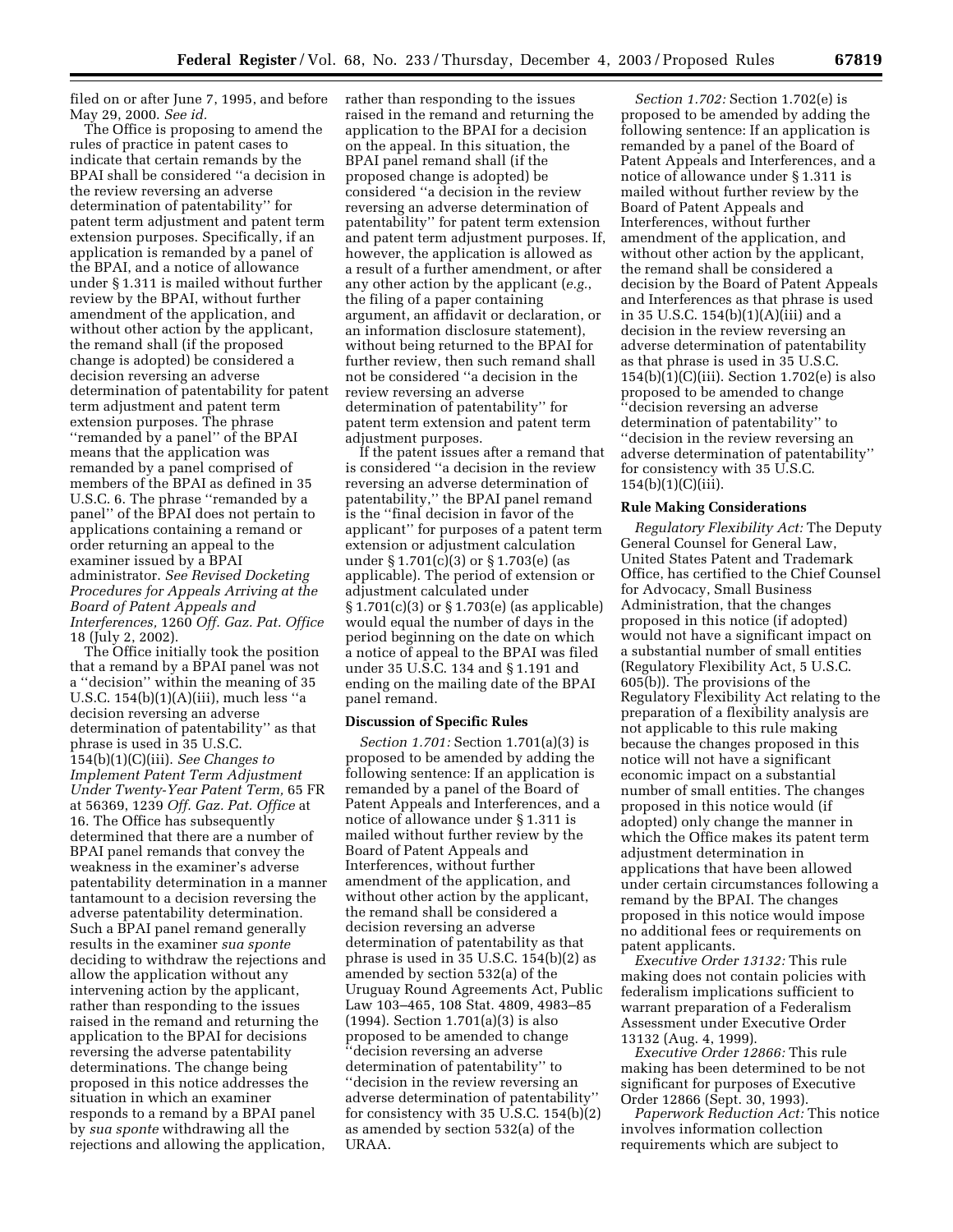review by the Office of Management and Budget (OMB) under the Paperwork Reduction Act of 1995 (44 U.S.C. 3501 *et seq.*). The collection of information involved in this notice has been reviewed and previously approved by OMB under OMB control number 0651– 0020. The United States Patent and Trademark Office is not resubmitting an information collection package to OMB for its review and approval because the changes in this notice do not affect the information collection requirements associated with the information collection under OMB control number 0651–0020.

The title, description and respondent description of this information collection is shown below with an estimate of the annual reporting burdens. Included in the estimate is the time for reviewing instructions, gathering and maintaining the data needed, and completing and reviewing the collection of information. The changes in this notice merely set forth the circumstances under which the Office will consider a remand by the Board of Patent Appeals and Interferences to be a decision in the review reversing an adverse determination of patentability for purposes of patent term extension and patent term adjustment.

*OMB Number:* 0651–0020.

*Title:* Patent Term Extension.

*Form Numbers:* None.

*Type of Review:* Approved through October of 2004.

*Affected Public:* Individuals or Households, Business or Other For-Profit Institutions, Not-for-Profit Institutions, Farms, Federal Government and State, Local and Tribal Governments.

*Estimated Number of Respondents:*  26,858.

*Estimated Time Per Response:*  Between 1 and 25 hours.

*Estimated Total Annual Burden Hours:* 30,903 hours.

*Needs and Uses:* The information supplied to the United States Patent and Trademark Office by an applicant requesting reconsideration of a patent term adjustment determination under 35 U.S.C. 154(b) (§ 1.702 *et seq.*) is used by the United States Patent and Trademark Office to determine whether its determination of patent term adjustment under 35 U.S.C. 154(b) is correct, and whether the applicant is entitled to reinstatement of reduced patent term adjustment. The information supplied to the United States Patent and Trademark Office by an applicant seeking a patent term extension under 35 U.S.C. 156 (§ 1.710 *et seq.*) is used by the United States Patent and Trademark Office, the

Department of Health and Human Services, and the Department of Agriculture to determine the eligibility of a patent for extension and to determine the period of any such extension. The applicant can apply for patent term and interim extensions, petition the Office to review final eligibility decisions, withdraw patent term applications, and declare his or her eligibility to apply for a patent term extension.

*Comments are invited on:* (1) Whether the collection of information is necessary for proper performance of the functions of the agency; (2) the accuracy of the agency's estimate of the burden; (3) ways to enhance the quality, utility, and clarity of the information to be collected; and (4) ways to minimize the burden of the collection of information to respondents.

Interested persons are requested to send comments regarding these information collections, including suggestions for reducing this burden, to Robert J. Spar, Director, Office of Patent Legal Administration, Commissioner for Patents, PO Box 1450, Alexandria, VA 22313–1450, or to the Office of Information and Regulatory Affairs, Office of Management and Budget, New Executive Office Building, Room 10235, 725 17th Street, NW., Washington, DC 20503, Attention: Desk Officer for the United States Patent and Trademark Office.

Notwithstanding any other provision of law, no person is required to respond to nor shall a person be subject to a penalty for failure to comply with a collection of information subject to the requirements of the Paperwork Reduction Act unless that collection of information displays a currently valid OMB control number.

### **List of Subjects in 37 CFR Part 1**

Administrative practice and procedure, Courts, Freedom of Information, Inventions and patents, Reporting and record keeping requirements, Small Businesses.

For the reasons set forth in the preamble, 37 CFR Part 1 is proposed to be amended as follows:

## **PART 1—RULES OF PRACTICE IN PATENT CASES**

1. The authority citation for 37 CFR Part 1 continues to read as follows: **Authority:** 35 U.S.C. 2(b)(2).

2. Section 1.701 is amended by revising paragraph (a)(3) to read as follows:

**§ 1.701 Extension of patent term due to examination delay under the Uruguay Round Agreements Act (original applications, other than designs, filed on or after June 8, 1995, and before May 29, 2000).** 

 $(a) * * * *$ 

(3) Appellate review by the Board of Patent Appeals and Interferences or by a Federal court under 35 U.S.C. 141 or 145, if the patent was issued pursuant to a decision in the review reversing an adverse determination of patentability and if the patent is not subject to a terminal disclaimer due to the issuance of another patent claiming subject matter that is not patentably distinct from that under appellate review. If an application is remanded by a panel of the Board of Patent Appeals and Interferences, and a notice of allowance under § 1.311 is mailed without further review by the Board of Patent Appeals and Interferences, without further amendment of the application, and without other action by the applicant, the remand shall be considered a decision in the review reversing an adverse determination of patentability as that phrase is used in 35 U.S.C. 154(b)(2) as amended by section 532(a) of the Uruguay Round Agreements Act, Public Law 103–465, 108 Stat. 4809, 4983–85 (1994).

\* \* \* \* \* 3. Section 1.702 is amended by revising paragraph (e) to read as follows:

**§ 1.702 Grounds for adjustment of patent term due to examination delay under the Patent Term Guarantee Act of 1999 (original applications, other than designs, filed on or after May 29, 2000).** 

\* \* \* \* \* (e) *Delays caused by successful appellate review.* Subject to the provisions of 35 U.S.C. 154(b) and this subpart, the term of an original patent shall be adjusted if the issuance of the patent was delayed due to review by the Board of Patent Appeals and Interferences under 35 U.S.C. 134 or by a Federal court under 35 U.S.C. 141 or 145, if the patent was issued under a decision in the review reversing an adverse determination of patentability. If an application is remanded by a panel of the Board of Patent Appeals and Interferences, and a notice of allowance under § 1.311 is mailed without further review by the Board of Patent Appeals and Interferences, without further amendment of the application, and without other action by the applicant, the remand shall be considered a decision by the Board of Patent Appeals and Interferences as that phrase is used in 35 U.S.C. 154(b)(1)(A)(iii) and a decision in the review reversing an